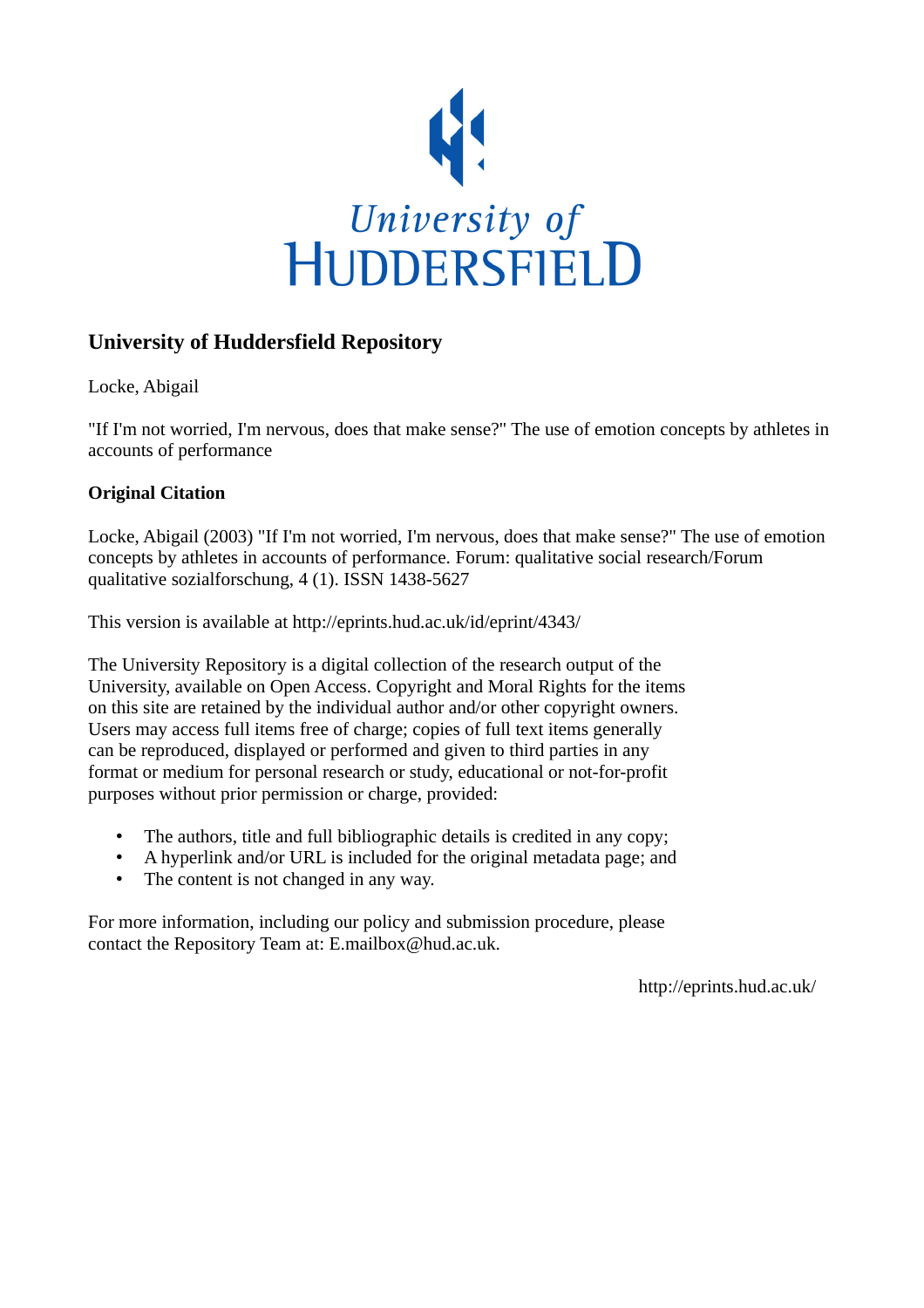

Volume 4, No. 1 – January 2003

## **"If I'm Not Nervous, I'm Worried, Does That Make Sense?": The Use of Emotion Concepts by Athletes in Accounts of Performance**

#### *Abigail Locke*

**Abstract**: Traditionally research into emotions in sport has focused on the impact of specific emotions upon performance, most notably anxiety. This paper approaches emotion from the perspective of discursive psychology, drawing on the methods of discourse analysis and conversation analysis. Using interview data from high level athletes, this paper examines the uses of emotion concepts in accounts of athletic performance. What becomes apparent through the analysis is that athletes claim that specific emotions such as nervousness are normal in sporting performance. In contrast, when accounting for failure, the athletes construct their build-up to the competition as containing no experience of these emotions. Rather than in traditional sports psychological research whereby emotions are seen to be quantifiable, this paper demonstrates how emotion terms form a rich interactional currency that are embedded within our accounting practices.

**Key words:** *emotion, athletes, sport psychology, discursive psychology, accountability* 

- 1. Introduction
	- 1.1 An introduction to the topic of emotion
	- 1.2 The study of emotion in sport: From anxiety to confusion
	- 1.3 Emotion and discursive psychology
- 2. Aims of the Paper
- 3. Data
	- 3.1 Interviews and setting
	- 3.2 Participants
	- 3.3 Data handling
- 4. Analysis
	- 4.1 "If I'm not nervous I'm worried."
		- Nervousness as a normal aspect of a good performance
	- 4.2 No nerves as an account for failure
- 5. Concluding Remarks

#### **Acknowledgements**

| References      |
|-----------------|
| Author          |
| Citation        |
| <u>Appendix</u> |

#### **1. Introduction**

#### **1.1 An introduction to the topic of emotion**

The topic of emotion is one that has been of interest in the social sciences for many years. It does however remain a topic of huge debate and philosophical argument. For many within psychology, emotion remains a "real" phenomenon and one that is open to experimental or positivist enquiry. Within other social sciences, the philosophical basis of emotion has been explored and some have questioned the existence of the concept of emotion itself (SARBIN, 1986). [1]

Many of the criticisms linked to psychology's take on emotion are due to problems in definition. Most definitions contain three elements—subjective experience, physiology, and action, but depending on theoretical standpoint, differ on the amount of emphasis they place on these factors. As Section 1.2 demonstrates, sports psychologists tend to rest on a cognitive viewpoint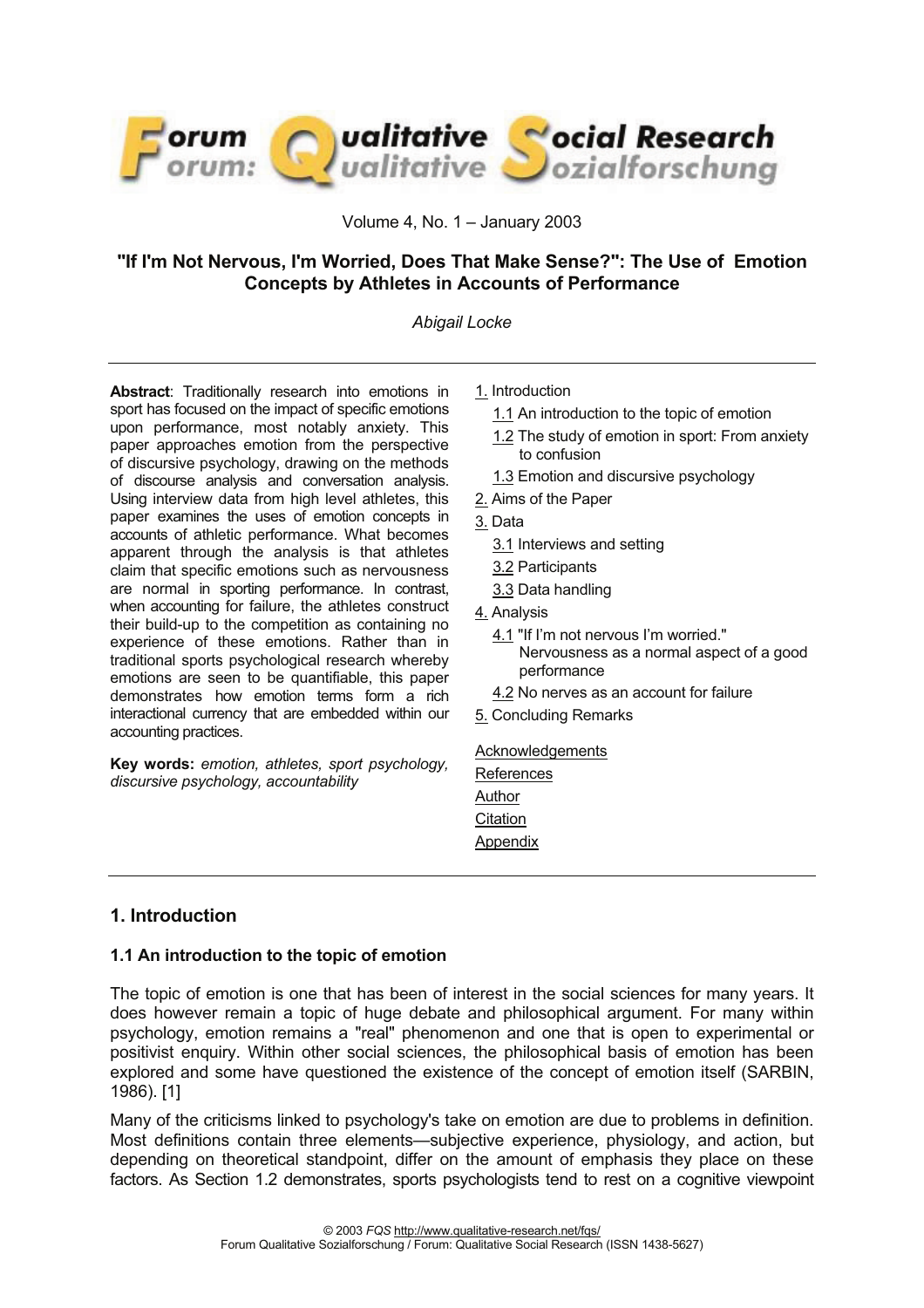(the mind), with some physiology brought in (the body) and as such, view cognitions concerning emotion, related to felt/somatic experience as crucial. This theoretical perspective that underpins sports psychology's interest in emotion is more obvious once the parts are broken down. Sports psychology's endeavour is to apply psychological perspectives to sport, thus for them, both the mind and the body are relevant. [2]

Let us now consider the elusive nature of an emotion definition. For FRIJDA (1986, p.1) "a definition of emotion can only be a product of a theory; it can thus be reached only at the end of the investigation". MANDLER (1975) proposes a similar point that it is pointless to search for *the* theory or *the* definition of emotion as there are so many varying viewpoints and starting points. Hence demonstrating that any definition of emotion that may be provided is laden with theoretical assumptions. Traditional psychology and sports psychology treat emotion as a matter of the individual—it is an essence, within us and some argue that there is a basic set of emotion terms that are universal (EKMAN, 1992). However, etymological studies (e.g HARRE,1983, SARBIN, 1986) and cultural work (e.g. LUTZ, 1988) have presented problems for this view. [3]

This paper begins from the premise that the way to study emotion is to focus on what emotion concepts achieve in interactions and approaches the topic from the perspective of discursive psychology (EDWARDS & POTTER, 1992). That is not to say that the author holds that there is no such thing as an "emotion". Rather, due to conceptual problems with traditional psychology's essentialist assumptions, emotions are best studied for what they *do* rather than what they *are*. That is, what the invocation of emotion terms accomplishes for the speaker, rather than attempting to identity and quantify underlying emotional states. If we consider both the definitional aspects of emotional experience and the claimed existence of a basic set of emotion terms, this still does not account for the wide vocabulary of emotion terms that exist within the English language. According to CLORE, ORTONY and FOSS (1987) there are five hundred and eighty five words in the English language alone for emotions. Thus the existence of all these terms would suggest that even if there is a basic set of emotions, the invocation in language of emotion concepts may serve some interactional purpose. This becomes the focus of the paper—what the invocation of emotion terms accomplishes for the athletes in the local interaction. More background to the discursive perspective on emotion is provided in Section 1.3. [4]

## **1.2 The study of emotion in sport: From anxiety to confusion**

Sports psychology initially approached the study of emotion from the perspective of its effect on performance, and traditionally regarded the experience of too much emotion as detrimental to sporting performance. There may be a contextual influence here in that emotions are typically seen in contrast to rational thought (EDWARDS, 1997, 1999) and perhaps in the sporting arena, rational thought processes are seen as important, with the ability to make clear decisions crucial. [5]

This approach rested of course on which theory of emotion was ascribed to and to what sense it was a bodily experience or more routed in cognition. The relevance of emotion to sport came about due to the experience of the sporting situation. One could argue that sports psychology's role is to assist the athlete or performer to achieve as high a level of performance as is possible. Sports performers aiming for their optimum performance must, according to sports psychologists, reach a psychological state that will facilitate this level of performance. However, there are many factors that can influence this desired state which have been described as stressors (JONES & HARDY, 1989). The major assumption behind this approach is that sport revolves around stress and thus a major motivational factor for participation in sport is a deepseated human need or drive to withstand and overcome stress (PATMORE, 1986). The premise behind this was that the nature of the sporting experience is such that competitive pressure places great demands on the body's resources to deal with these stressors and in turn these produce emotional responses. In sports psychology these emotional responses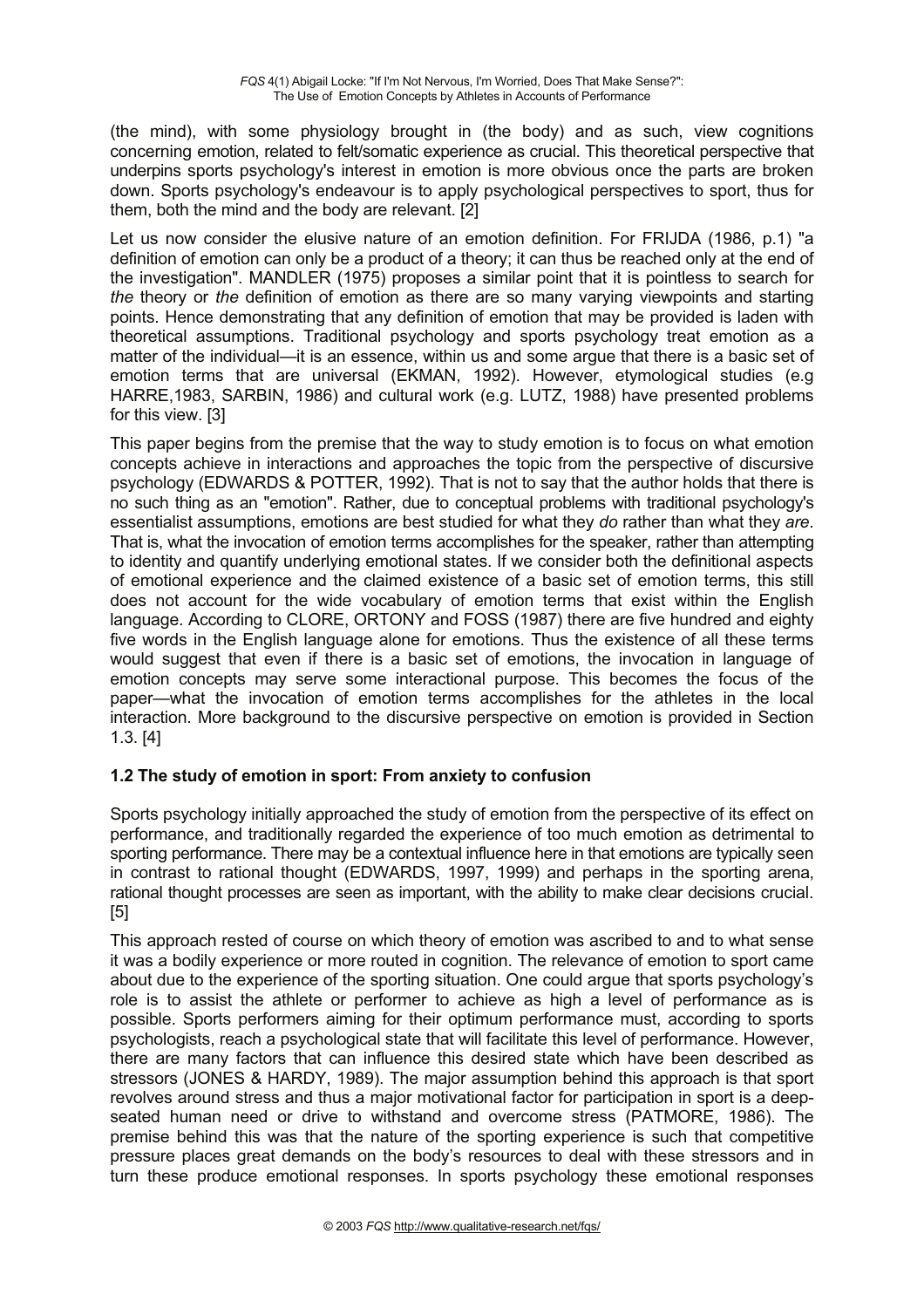have tended to focus on, and be termed as, anxiety (e.g. JONES, 1995), and consequently the measurement and study of competitive anxiety became one of the dominant areas of research in sports psychology. [6]

Early theoretical underpinnings were borrowed from or based on the wealth of test anxiety literature in educational, clinical, and organisational psychology, originating mostly in the 1950s and 1960s. Initially it began as the study of uni-dimensional anxiety (YERKES & DODSON, 1908), then moved to viewing its differing effects on individuals as due to underlying trait dispositions or as a situationally specific response (SPIELBERGER, 1966). In the early 1990s, a multi-dimensional approach to anxiety was proposed (MARTENS, VEALEY & BURTON, 1990) which drew on cognitive (thoughts) and somatic (felt experience) anxiety. It is this multidimensional approach to anxiety that informs much of the recent work within sports psychology. [7]

These initial theories rested on the notion of too much anxiety having a detrimental effect on performance. In more recent years, new dimensions to the anxiety response were proposed including the notion of directional anxiety which led to the creation of the concepts of facilitative and debilitative anxiety, such that anxiety could either have a facilitative effect or debilitative effect on the performer (BURTON, 1988; JONES, 1995). It was claimed that elite athletes experienced more "facilitative" anxiety than non-elite athletes (JONES & SWAIN, 1995). The directional hypothesis put a conceptual spanner in the works of anxiety research and was somewhat controversial and opened the possibility to sports psychologists that anxiety may not be the key *emotion* in sport, but rather an umbrella term for varying emotional states. That is, for example, whether this facilitative anxiety is *positive anxiety* or *positive emotions* in general. Consequently, more recent work has focused on the effects of different emotions on athletic performance (LAZARUS, 2000). [8]

Such perspectives differ from the work presented here in two main ways. The first is that *mainstream* sports psychology conceptualises emotion as an inner, discrete mental state containing both an element of felt experience or sensation and a cognition related to the emotion, drawing on cognitive emotion theorists such as Richard LAZARUS (1984). Rather than following these cognitive assumptions, this paper looks at what the deployment of emotion terms accomplishes within the local interaction. This links into the second main difference between the approaches: rather than relying on quantitative methodology to explore emotion, often in the form of questionnaires whereby athletes typically choose an answer from a set of pre-determined options, the paper utilises interviews with athletes. Discursive approaches are *participant led* rather than the traditional *analyst led* work of sports psychology. As such what becomes the topic for analysis is what the participants construct as relevant to them. The retrospective interviews used in this paper provide an in-depth study of the potential rhetorical uses of emotion terms when accounting for performance. [9]

Although sports psychology has traditionally been a quantitative enterprise, more recently there have been discussions of what a qualitative perspective can contribute to the discipline (BIDDLE, MARKLAND, GISBOURNE, CHATZISARANTIS & SPARKES, 2001). Much of the qualitative methodologies that are employed are routed in realism, such as content analysis. With the result that language is treated as representational of inner essences, such as emotion or attitudes. Discursive psychology draws on both discourse analysis (POTTER & WETHERELL, 1987) and conversation analysis (SACKS, 1992) and approaches talk as active, claiming that people actively construct versions of events in their discourse. Although in the area of sports psychology, such discursive approaches have been ignored. Within its *twin* discipline, exercise psychology, discursive approaches are recently being offered with FAULKNER and FINLAY (2002) proposing the use of conversation analysis as a research tool and MCGANNON and MOORE (2000) suggesting the use of discursive psychology to study exercise adherence. It seems that discursive approaches are being considered within the exercise psychology field but until now their applicability to more *performance related* sports psychology has been neglected. One reason for this may be the perceived lack of practical applicability of discursive work in that discursive psychology does seek to understand or identify the *true nature* of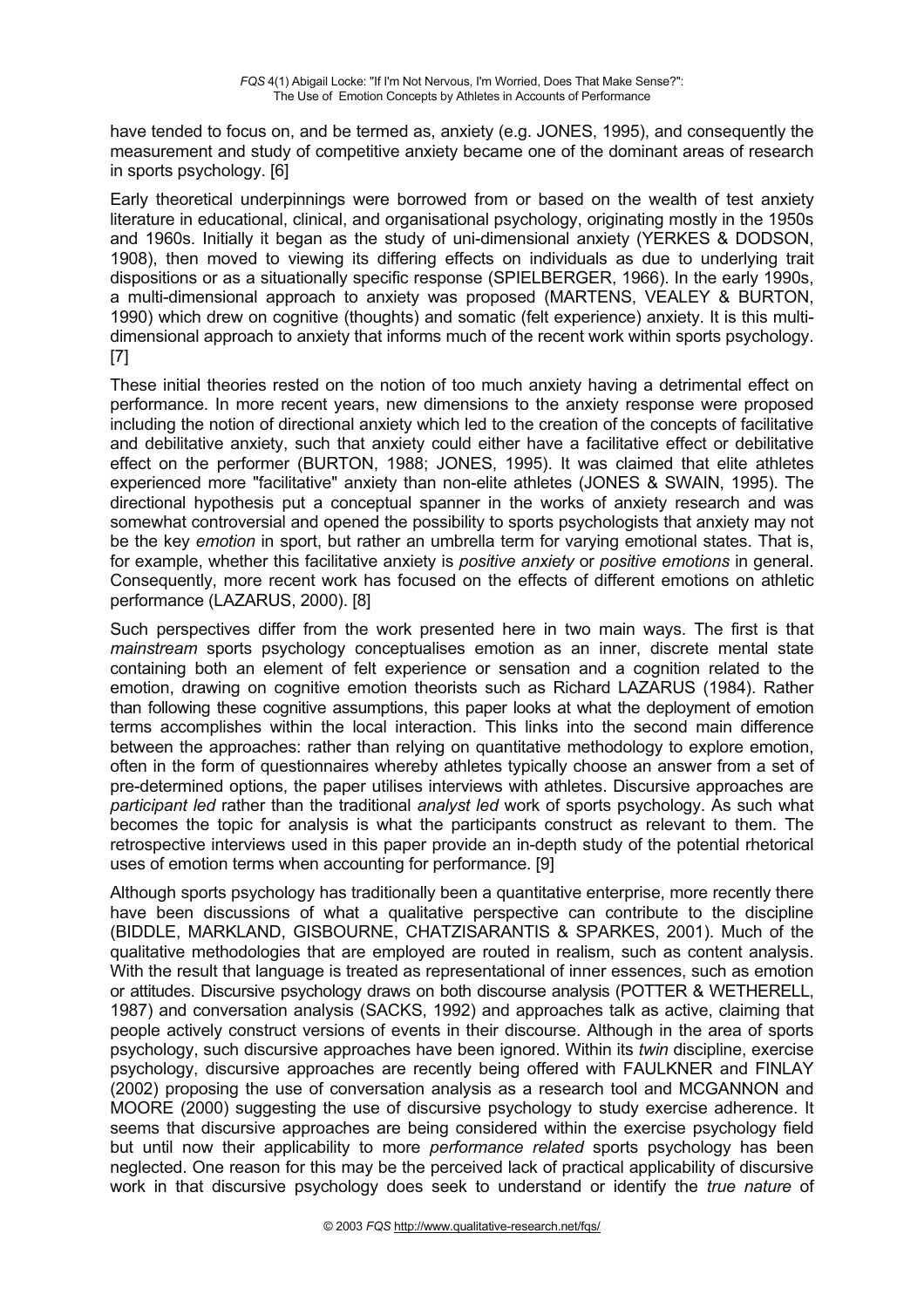psychological phenomena such as memory or emotion. Instead it focuses on their uses in talk as social action (WILLIG, 2001). It seems that sports psychologists interested in the relationship between anxiety (or other emotions) and performance would not consider a discursive perspective as it would provide little in the way of *a priori* predictions. However, the study of emotion in sport is readily applicable to discursive psychology. As emotion terms are part of the interactional currency of the sports culture, an exploration into the social actions that their usage may perform is necessary. [10]

## **1.3 Emotion and discursive psychology**

Discursive psychology (EDWARDS & POTTER, 1992) approaches psychological states such as emotion as talk's categories and concerns rather than its causes. That is, as topics for analysis in the discourse under examination, rather than as theories or explanations offered by the analyst for why people say the things they do. This approach differs from a traditional sports psychology perspective as it approaches language as active and treats the athlete's accounts as constructions of events rather than in traditional sports psychology research whereby language is treated as representational or a passive communicator of thoughts. Therefore in this paper when an athlete claims to have experienced a particular emotion prior to or during a performance, the examination of what the invocation of this emotional state does in the interview interaction is undertaken rather than simply claiming that for example, an athlete was nervous before the competition. [11]

With specific regard to emotion, anthropological studies (e.g., LUTZ, 1988; ROSALDO, 1980) have shown that emotion discourse is important in how social accountability is produced. More specifically within the realm of discursive psychology, emotions have been studied to look at what they accomplish in local interactions. Richard BUTTNY (1993) and Derek EDWARDS (1997, 1999) have looked at emotion discourse in settings such as relationship counselling and therapy. BUTTNY shows how emotion concepts such as *angry* or *upset* are used in narrative accounts to imply that circumstances are problematic or out of the ordinary. EDWARDS shows how emotional states are invoked in everyday discourse, in opposition to rational thought but also in making narrative sense of actions, disposition and accountability. [12]

## **2. Aims of the Paper**

This paper approaches the study of emotion in sport from the perspective of discursive psychology (EDWARDS & POTTER, 1992). The aim is to examine the uses of emotion terms by athletes in accounts of performance. It is not the paper's interest to ascertain the *truthfulness* of the athletes' reports of their emotional states at the time of performance. Rather, the analytical interest is how athletes use emotion talk in ways that are constructive, performative and rhetorical, and oriented to in their accountability for performance. Accountability in this sense is of primary interest to discursive psychology and its premise is that:

"When people describe events, they *attend* to accountability. That is to say, they attend to events in terms of what is normal, expectable, and proper; they attend to their own responsibility in events and in the reporting of events" (EDWARDS, 1997, pg.7; original emphasis). [13]

What the analysis offered here will demonstrate is how the athletes' use of emotion concepts are embedded within their performance narratives, where descriptions of emotion such as feeling anxious or nervous are rhetorically structured in order to account for success and failure. One example of this is from the opening quote of the title "If I'm not nervous I'm worried, does that make sense?" If this statement is taken at *face value* it shows how emotion talk is part of the sports culture, in that athletes talk in these terms of *worry* and feeling *nervous*. However, there is a second possible reading of the quote and it is this reading that is of interest to discursive psychology, looking more specifically at the interactional currency of emotion terms. That is, how athletes use these emotional terms when accounting for their performances. [14]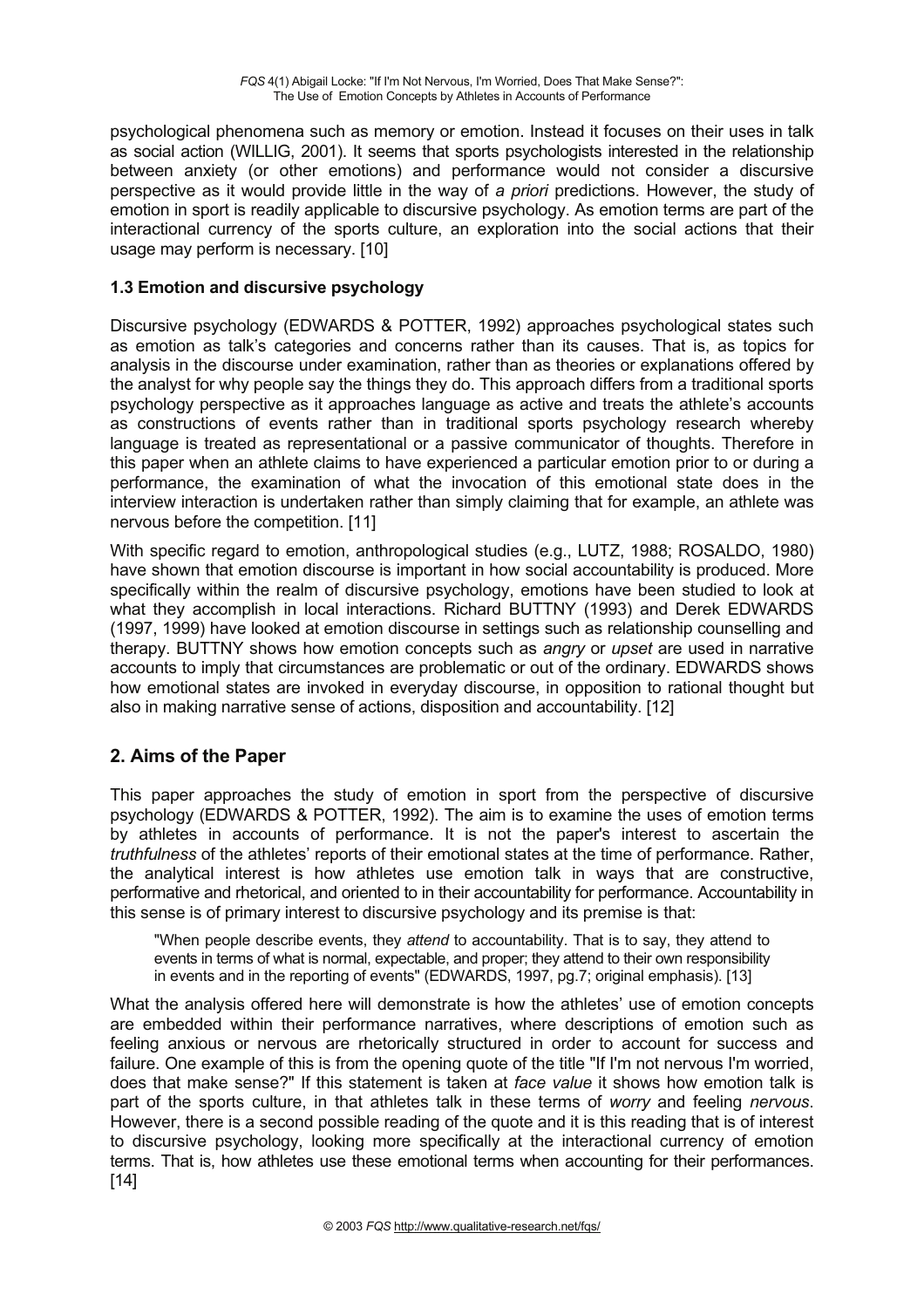## **3. Data**

#### **3.1 Interviews and setting**

The interviews were semi-structured and the athletes were asked to narrate their experiences of competition, with specific reference to the emotions that they experienced across the time frames of pre-, during- and post a good performance and a poor performance. Typical questions included: "What emotions were you experiencing before the competition?" "What do you think caused these emotions?" "Did you feel that you needed to cope with how you were feeling?" After an initial pilot interview, fourteen interviews were conducted with *high-level* athletes, lasting on average for one hour. The pilot interview was not audio taped but was an opportunity to check whether the interview questions were satisfactory. The interviews took place in the interviewer's residence over a period of one month. [15]

#### **3.2 Participants**

The athletes in this study were high-level and were selected on the basis that they had competed for their country at either junior or senior level in their chosen sport. Many of the sample due to age, were coming to the end of their junior careers and beginning to compete at senior level. The majority of participants were collegiate athletes and the others were recruited through contacts within sporting societies. [16]

#### **3.3 Data handling**

The resulting tapes were transcribed according to conventions established for conversation analysis by Gail JEFFERSON (see ATKINSON & HERITAGE, 1984), which are summarised in the Appendix. [17]

The transcripts were read repeatedly and sections were identified and coded as pertaining to the uses of emotion terms by athletes in accounts of performance. Two main themes were identified: (1) the experience of nervousness as a normal and needed part of a good sporting performance; (2), citing a lack of "good" emotional experience as one reason for failure. [18]

## **4. Analysis**

The analysis will use five extracts to demonstrate the interactional currency of emotion discourse by athletes when constructing their accounts of performance, across the two themes. [19]

The analysis presented here does not attempt to generalise its findings beyond the data. The analysis provides a micro-level examination of how emotion concepts are used by the athletes in the local interaction, i.e. the interview situation, in order for the athletes to account for their performances. Work within the areas of discursive psychology and conversation analysis, uncovers mundane ways of talking and conversational rules which can be seen across many different interactions and topic areas. The analysis presented here expands previous work into the interactional uses of emotion concepts for accounting purposes (cf. BUTTNY, 1993; EDWARDS, 1997,1999), and their use in narrative (EDWARDS, 1997; SARBIN, 1989) by applying it to the sports arena to demonstrate the rich interactional currency of emotion concepts. The analysis that follows and the claims that are made are representative of findings from a larger corpus of data (LOCKE, 2001). [20]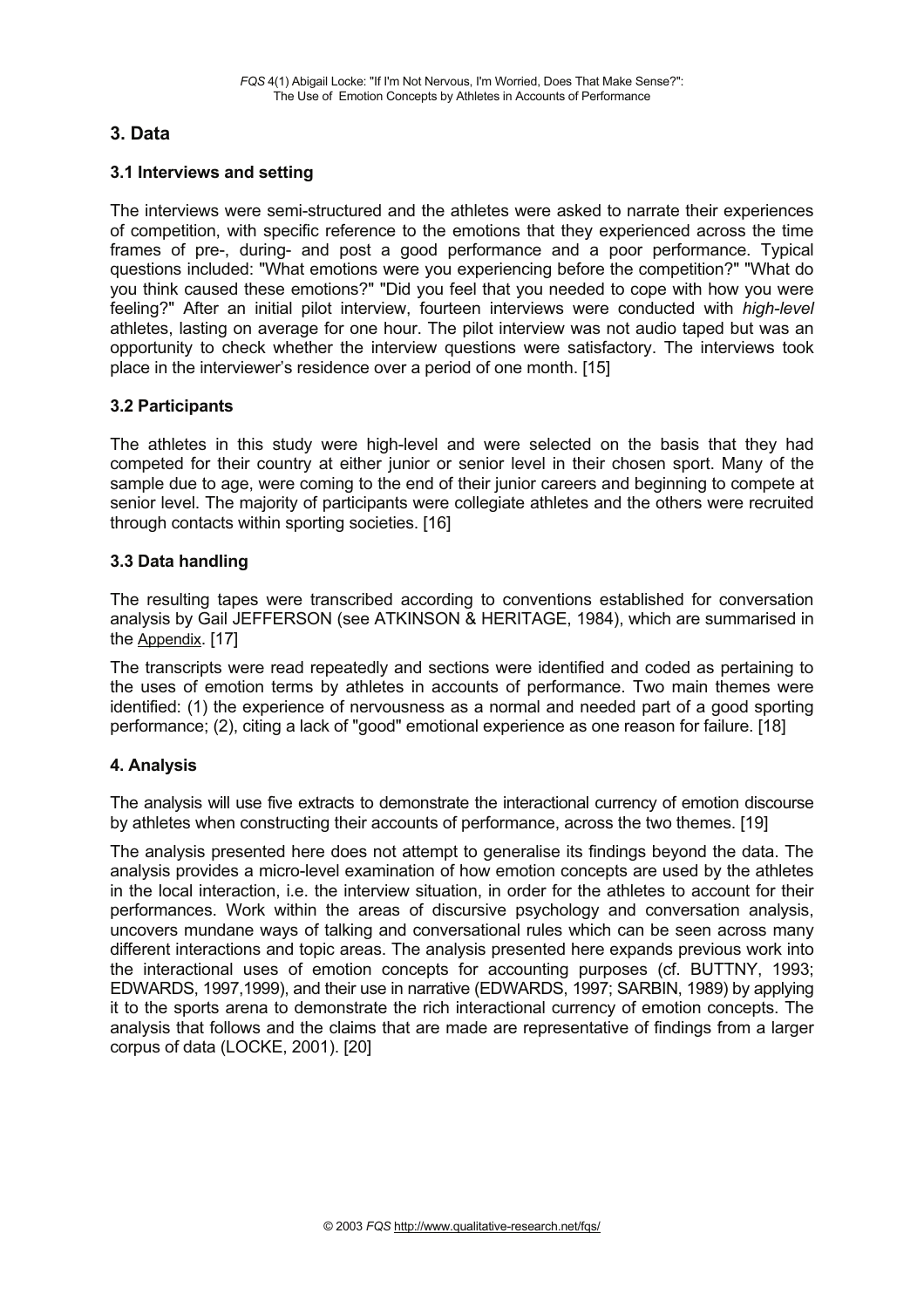#### **4.1 "If I'm not nervous I'm worried." Nervousness as a normal aspect of a good performance**

Throughout the interviews, a pervasive theme was that of experiencing particular types of emotions in competitive sport as normal and expectable. The following two extracts from Scott (extract 1) and Dave (extract 2) will demonstrate this point. Athletes constructed the experience of specific emotions such as nervousness before competition, as normal for them, and by implication, for anyone. This is shown in the following extract (extract 1), where Scott looks at the importance of the emotional experience in relation to the pending competition. Scott has previously cited being nervous as his main emotion in the build-up to the performance, in this case an international rugby union match.

| $\mathbf{1}$   | Scott: | >it's it's it's< a positive sort of nervousness     |
|----------------|--------|-----------------------------------------------------|
| $\overline{2}$ |        | [because]                                           |
| 3              | Int:   | [right]                                             |
| 4              | Scott: | y'know (0.4) like (.) I think it's just             |
| 5              |        | you-like you're looking forward to the game but     |
| 6              | Int:   | $mmm =$                                             |
| $\overline{7}$ | Scott: | =y'know it's (.) like I don't see it as a as a      |
| 8              |        | sort of a negative aspect in the sense that (0.5)   |
| 9              |        | it (.) > sort of < hinders my performance=          |
| 10             | Int:   | $=$ okay                                            |
| 11             | Scott: | y'know I just see it (.) I think it's positive      |
| 12             |        | because (0.2) if I'm not feeling nervous (.)        |
| 13             |        | I'm probably thinking well (.) I'm not focused I'm  |
| 14             |        | not (.) I haven't got my mind on the game (0.4) but |
| 15             |        | by being nervous (.) it uh (.) > sort of $<$ (0.7)  |
| 16             |        | makes me feel as if (.) °well you are focused       |
| 17             |        | because you are nervous about it (.) so (0.2)       |
| 18             |        | l'd see it as being a positive aspect <sup>o</sup>  |
|                |        |                                                     |

Table 1: Positive nervousness (Extract 1 *–* I1: Scott: 2) [21]

Scott begins in line 1 by stating that the nervousness that he experiences is "positive" and begins to provide a justification for this, that the nerves are linked with "looking forward to the game" (line 5). His account is produced in normative terms, demonstrated through his use of "y'know" (lines 5,9,13), "you're" (line 5) and "you" (lines 5,16, 17) throughout the extract. What this does is to portray Scott's claims as generalisable to other athletes in this position, that this is not necessarily just his experience but that of other athletes also. [22]

From line 6 onwards, Scott continues with his justification of why his nerves were positive and he does this by setting it up with a contrastive "but", that he does not feel that it "hinders my performance" (line 10), in which case, going along with the line of (constructed) reasoning here, presumably the lack of emotion would be "negative" (line 8) and detrimental to performance. [23]

Scott continues in subjective and personalised terms that "I just see it (.) I think ..." (line 12). His constructed "subjectiveness" offers his account as non-definitive but more a matter of his opinion, and as a personal rather than general point of view. Again, this very contrast is an orientation to norms in accounting for oneself, in that it locates his own thoughts and feelings in comparison or contrast to those of others. He takes his account further to discuss the importance of feeling nervous in lines 13-18 where he argues that if he is not nervous then "I'm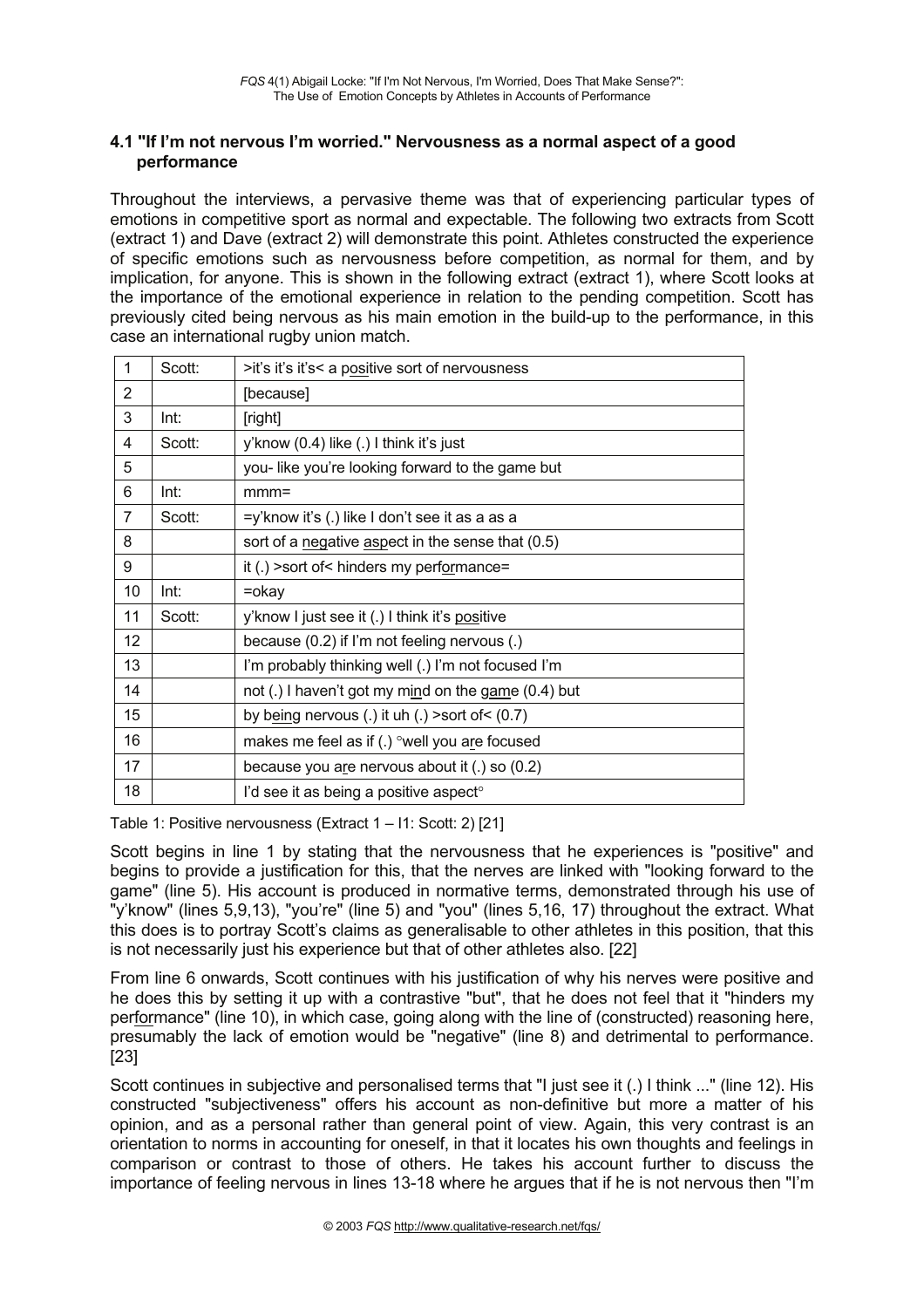probably thinking well I'm not focused, I haven't got my mind on the game". The use of "probably" here is interesting, he is not offering this as a definitive exact self-quotation instead he offers it as quotation which is displaying his inferences as a set of narrated thoughts. This serves to display Scott as reflective, analytical, appraising his mental states and thinking, rather than focusing on his performances and results. [24]

Another point of analytical interest is the way Scott links the experience of nerves with the mind and thought processes, and perhaps there is a folk or rhetorical use of emotion being invoked here in that the emotion is produced as a reaction to something, *you can't be emotional if you're not bothered about the outcome.* In addition there appears to be a mind-body theme that can be drawn on when talking about emotions and sport, in that by citing that you experienced *nerves* before a competition, it signifies not only that the mind will be focused and ready to perform but also by implication, that there is a certain readiness in the body to act and respond to the demands of the competition at hand. Scott constructs the experience of nerves prior to competition as normal but also necessary for him to perform well. The following extract (2) from Dave addresses this notion more directly. [25]

In extract 1 Scott discussed how being nervous was "positive" for him as it meant he was thinking about the game and was therefore focused. In the following extract Dave takes up this point that he needs to feel nervous if he is to perform successfully. The first turn of talk comes after the interviewer has previously asked Dave why he felt nervous before the competition.

| 1                 | Dave: | a:nd $(0.4)$ if I'm not nervous $(0.6)$ >if I- if I<  |
|-------------------|-------|-------------------------------------------------------|
| 2                 |       | $s$ a:y (0.2) if I'm not nervous I'm worried (.) does |
| 3                 |       | that make sense?                                      |
| 4                 | Int:  | yeah (.) it does                                      |
| 5                 | Dave: | <b>Heh</b>                                            |
| 6                 | Int:  | I've heard that before believe me                     |
| $\overline{7}$    | Dave: | heh [he-hh heh heh                                    |
| 8                 | Int:  | [heh ehhheh yeah                                      |
| 9                 | Dave: | so yeah- >I mean yeah< from:: (.) I suppose from a    |
| 10                |       | sports psych-y'know aroused (.) is probably a         |
| 11                |       | better word than-                                     |
| $12 \overline{ }$ | Int:  | Okay                                                  |
| 13                |       | (1.2)                                                 |
| 14                | Dave: | than nervous [°y'know-°]                              |
| 15                | Int:  | [yeah]                                                |

Table 2: Importance of nerves (Extract 2 – I8: Dave: 11) [26]

In lines 1-2, Dave says that he would be worried if he was not nervous before a competition and immediately seeks clarification from the interviewer "does that make sense?" (lines 2-3). As mentioned briefly in the overview of the paper, this turn hints at the interactional uses of emotion terms as it illuminates the problems and overlaps in talking about and labelling different emotional states. In more conversational terms, the interviewer aligns herself with Dave's statement that it makes sense to her and that she had "heard that before believe me" (line 6) and once more with her laughter in lines 7 and 8. [27]

Dave continues to explain what he means by his first turn through making explicit reference to his knowledge of "sports psych-" (line 10), and says that from this point of view "aroused" is a better "word " than "nervous" (lines 9-14). His invocation of sports psychology may also be an orientation to the interviewer, and her purposes within the research, who at the beginning of the interview explicitly makes relevant her status as a sports psychologist. A previous hint of this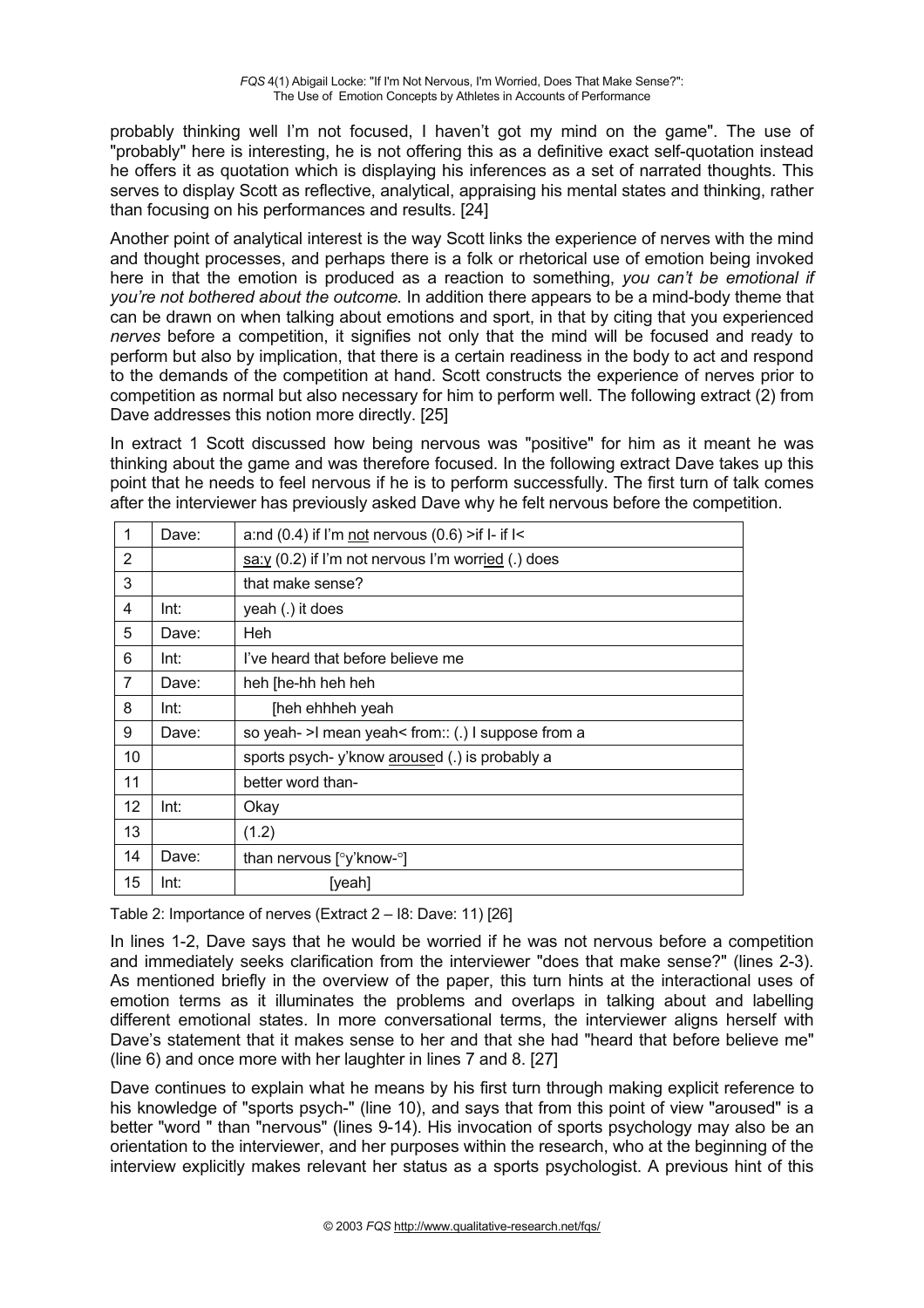*shared knowledge* between them is demonstrated with Dave's "does that make sense?" (lines 2-3) and the interviewer's subsequent response. [28]

Dave's turn here displays his problems with the labelling of the terms or *word* for this feeling. As touched on briefly in the introduction, arousal is a common place term and concept in sports psychology and is reflected in theories such as uni-dimensional anxiety (YERKES & DODSON, 1908), as the basis of anxiety or nervousness. The labelling issue aside, Dave constructs himself as needing to feel either "aroused" or "nervous" in order to perform successfully and if he does not feel this then he is "worried" (line 2). Once more, this link between the emotional states of nervousness or arousal as needed for the athlete to perform well invokes a certain notion of mind and body. Without the felt experience of the emotion (body), Dave constructs himself as becoming worried (mind) that he is not ready or able to perform to the best of his ability. [29]

As well as the mind-body issue, there may be an element of accountability for the athletes to construct their emotional experience as positive. Emotional states such as nervousness or anxiety outside of the sporting realm are typically seen as negative and in some cases, a high level of anxiety is regarded as pathological. Take for example the following quote from LAZARUS and LAZARUS (1994) on anxiety:

"When we are anxious, we are unable to relax. We experience the sense that something is wrong in the situation or in our lives. We are uneasy, worry, are troubled with intrusive thoughts that we cannot put to rest, and we want to avoid or escape from upcoming confrontations that are the concrete manifestations of our concern" (1994, p.46). [30]

The quote portrays being anxious as a bad or negative aspect. However, the more recent work in sports psychology on facilitative anxiety (JONES & SWAIN, 1995) discussed in Section 1.2, claims that for some athletes, most notably elite performers, anxiety has a facilitative effect on athletic performance. Hence in the interview interactions here, coupled with the interviewer's declared status as a sports psychologist, the athletes may feel accountable to construct their experiences in this way, i.e. as a positive aspect of the competitive experience. [31]

What this section has demonstrated is how the participants in accounts of their emotional experience claimed that emotions, such as nervousness, were a normal, natural, and inbuilt part of any sporting performance. However, the athletes may also be accountable to construct their emotional experience as positive. Indeed they went further to construct the experience of nerves as necessary to perform well. This need for arousal or nerves invoked a kind of mindbody synthesis whereby the emotion affects both the mind and demonstrates from the body, a readiness to act. Nowhere is the (constructed) importance of this emotional experience more apparent than in the following and last theme where the athletes talk about their lack of nerves or other positive emotion terms, when failing in sporting competition. [32]

#### **4.2 No nerves as an account for failure**

The paper discusses how the experience of the emotion, *nervousness,* is constructed by athletes as necessary for a successful performance. This is most starkly apparent when looking at accounts of failure, when the athletes claim that no nervousness was experienced prior to the event. As the previous theme demonstrated, athletes talk in emotional terms when accounting for performance and construct the experience of emotions such as nervousness as a usual and needed aspect of performance. Both of the previous extracts have focused on when athletes were discussing the build-up to a good international performance. In contrast this section focuses on the athletes' accounts for failure and demonstrates how they claim not to have experienced the previously cited *positive* emotions. The analysis focused on the accountability work that such claims accomplish within the local interaction. Through the analysis it seems apparent that claiming to not be experiencing the *right* emotions prior to competition forms one part of an account for failure. [33]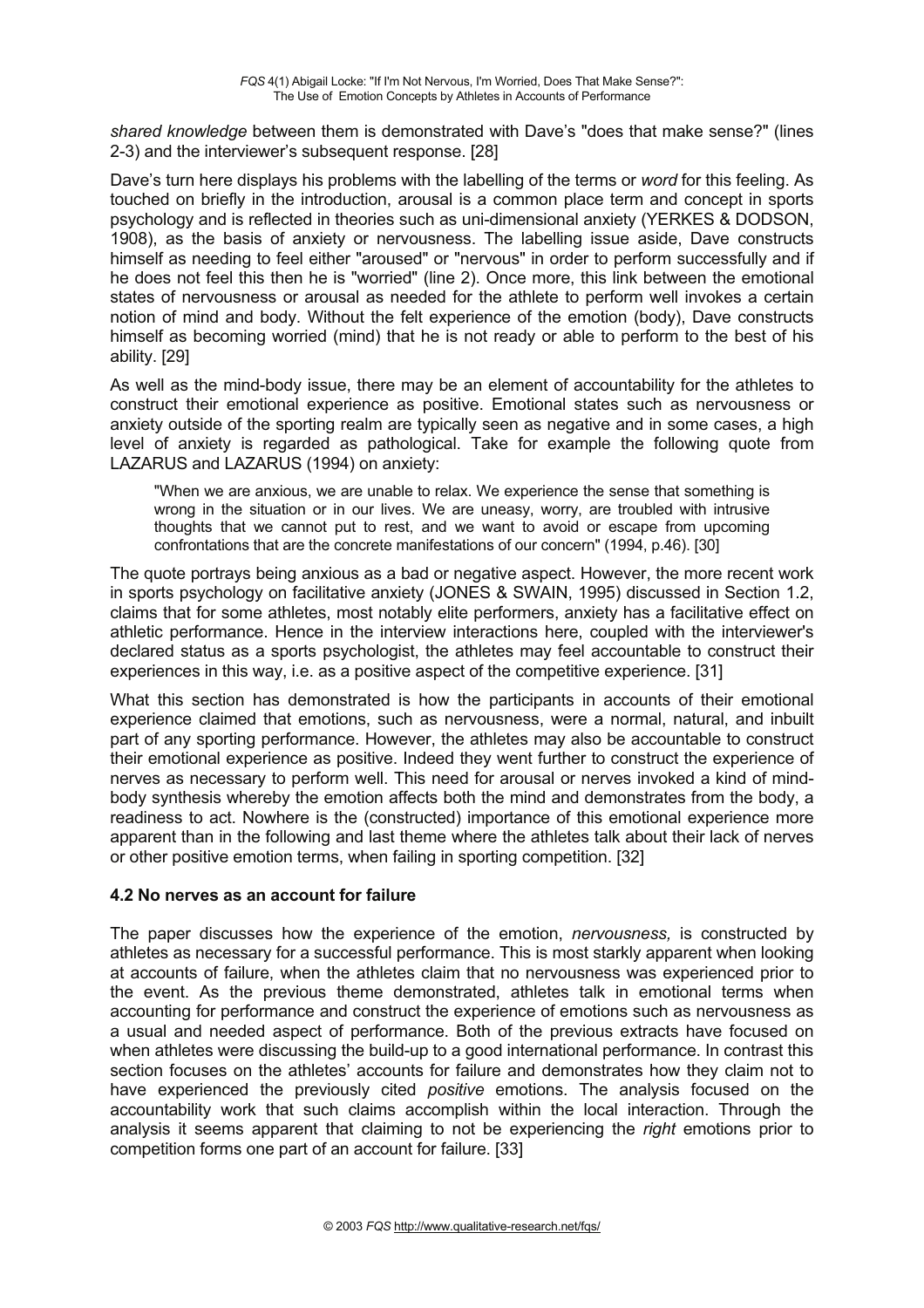Extract 3 from Ross examines this notion of lack of emotional experience, specifically nerves, in relation to competition. This extract concerns the middle race of a three race swimming meet where in this race, the interviewee performed badly but in the first and last race, he performed well. It is a feature of this context though that due to a good performance in the first race, "overconfidence" and "complacency" are cited as the probable cause for the subsequent poor performance.

|    | Int:  | the circumstances behind the (.) over confidence     |
|----|-------|------------------------------------------------------|
| 2  |       | and the complacency (0.4) because you'd got a PB in  |
| 3  |       | the last race                                        |
| 4  | Ross: | yeah I- I wasn't nervous before the race             |
| 5  | Int:  | okay=                                                |
| 6  | Ross: | $=$ and I know- that (.) and if I'm not nervous (.)  |
| 7  |       | I don't (0.2) swim well (.) and I suppose going into |
| 8  |       | the race I knew that I wouldn't do a very good       |
| 9  |       | ti:me (0.4) because I wasn't nervous and I tried     |
| 10 |       | making myself nervous > but it wouldn't happen       |
| 11 |       | somehow<                                             |

Table 3: Lack of nerves (Extract 3 – I6: Ross: 8) [34]

The interviewer attributes Ross' previously cited feelings to his attaining a personal best time (PB) in the previous race (lines 1-3). Ross demonstrates acceptance of this formulation and goes on to state that he "wasn't nervous before the race". He goes further from line 6 onwards and constructs a general, *scripted* (EDWARDS, 1994) account of how he should feel before a race "I know- that ... if I'm not nervous ... I don't (0.2) swim well" (lines 6-7). This more general account works to portray Ross as knowledgeable and reflective of his own previous performances and sets up his following account that he can claim a lack of nerves as his main reason for failure without having to provide too many further details. He moves his account back to this particular race (lines 7-8) to claim that he "knew" going into the race that he would not swim a good time because of his lack of nerves. Thus, here Ross uses his already set up general rule of lack of nerves as his reason for failure in this race. This demonstrates the interactional currency of emotion terms within the sports arena in that after Ross has set up his lack of nerves as his reason for failure, the interviewer does not request any further justification from him. [35]

As previously discussed however there may be an element of accountability for the athletes to enter the competition in a state ready to compete and the first two extracts in this paper demonstrated, this *ready state* was constructed as feeling nervous or aroused. Ross orients to his potential accountability of not being nervous in lines 9-11 whereby he claims to have "tried" (line 9) to make himself nervous "but it wouldn't happen somehow" (lines 10-11). His use of "tried" implies that he put effort into changing his emotional state and attends to his accountability of being in the right "mind-set" going into the competition. Ross's second formulation, predicated with a contrastive "but" of the nervousness not happening, constructs it as something that was out of his control, and therefore his accountability, in that he tried to be up or ready for the competition but "somehow" it would not happen. [36]

Ross referred to his "complacency" and "over confidence" from his previous success as a potential link to his lack of nerves and failure in a race. In common sense terms, these emotions are obviously not going to be beneficial to an upcoming performance and rhetorically his use of them here signifies that the upcoming event was going to be problematic. In extracts 4 and 5, an account from Kieran is examined. Kieran is discussing a poor shot-putting performance. Previously in the interview Kieran has constructed the location of the event and its timing as problematic and the questioning now turns to asking him about any feelings or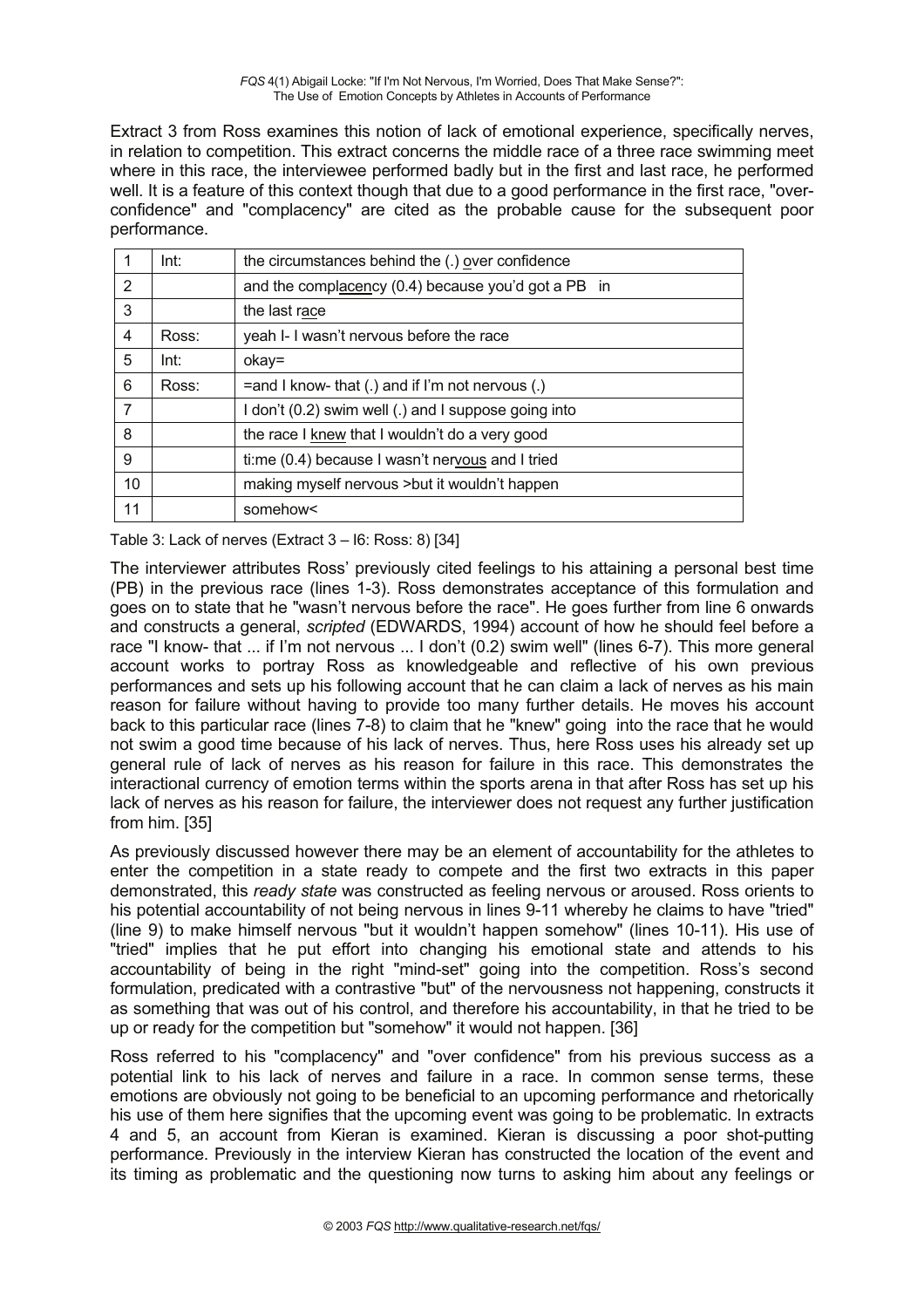emotions that he may have had leading up to the performance, using pre-set time phases laid out in the interview schedule.

| $\mathbf{1}$   | Int:    | so how did you feel (0.4) sa:y (.) a month before                      |
|----------------|---------|------------------------------------------------------------------------|
| $\overline{2}$ |         | (0.2) did you have any (0.4) [particular feelings                      |
| 3              | Kieran: | [no (.) no °unfortunately°                                             |
| 4              |         | (0.2)                                                                  |
| 5              | Int:    | no (0.2) okay (.) a week before?                                       |
| 6              | Kieran: | hardly 1any                                                            |
| 7              | Int:    | o <sup><math>\uparrow</math></sup> kay heh heh (0.4) um (.) on the day |
| 8              | Kieran: | on the day                                                             |
| 9              |         | (2.8)                                                                  |
| 10             | Kieran: | $I[tried]$ $(0.8)$                                                     |
| 11             | Int:    | [((clears throat))]                                                    |
| 12             | Kieran: | I tried to (1.0) perk myself up for it but                             |
| 13             | Int:    | $mmm =$                                                                |
| 14             | Kieran: | =not as successfully as a lot of other (.) people                      |
| 15             | Int:    | so how exactly were you feeling then                                   |
| 16             | Kieran: | u:m                                                                    |
| 17             |         | (2.5)                                                                  |
| 18             | Kieran: | letha:rgic                                                             |
| 19             | Int:    | mm hm                                                                  |
| 20             | Kieran: | ↑uh                                                                    |
| 21             |         | (1.2)                                                                  |
| 22             | Kieran: | just not really that interested                                        |
| 23             |         | (1.0)                                                                  |
| 24             | Kieran: | just thinking "well bugger I'll do it (0.4) and see                    |
| 25             |         | if I can get a respectable dist↑ance"                                  |

Table 4: Lethargy before competition (Extract 4 – I2: Kieran: 8) [37]

The interviewer in lines 1-3 asks for Kieran's feelings one month prior to competition. After she begins to rework the question (line 2), Kieran immediately answers "no (.) no  $\degree$ unfortunately $\degree$ " (line 4) and the " $\degree$ unfortunately $\degree$ " sets up this notion of not experiencing emotion as problematic. The interviewer reiterates Kieran's "no" in line 6 before moving on the next time phase of "a week before?" (line 6) and once more Kieran answers immediately "hardly  $\hat{}$  any" (line 7). [38]

The problematic nature of Kieran's turns is picked up by the interviewer, shown in the emphasis on "o"kay" (line 8) and her subsequent laughter, attends to the interactional difficulty here of Kieran's negative formulations in view of the interview requirements, i.e. to produce and explore emotion terms. The interviewer continues with asking for Kieran's emotions "on the day" (line 8). Kieran reiterates her request in line 9 and after a near three second pause (line 10), which may signify the problematic nature of the question (JEFFERSON, 1989) begins to formulate his response. He claims that he "tried" (lines 11 & 13) to "perk myself up for it but" (line 13) and the contrastive "but" in relation to his use of "tried" sets up this attempt as not working. He goes further in line 15 that his attempts were not as successful as "a lot of other (.) people", namely his competitors. This serves to lessen his accountability as he attempted to make himself ready, however other athletes were able to do so better than him. This provides another element to his account for not performing well. Athletes' accounts for poor performance tend not to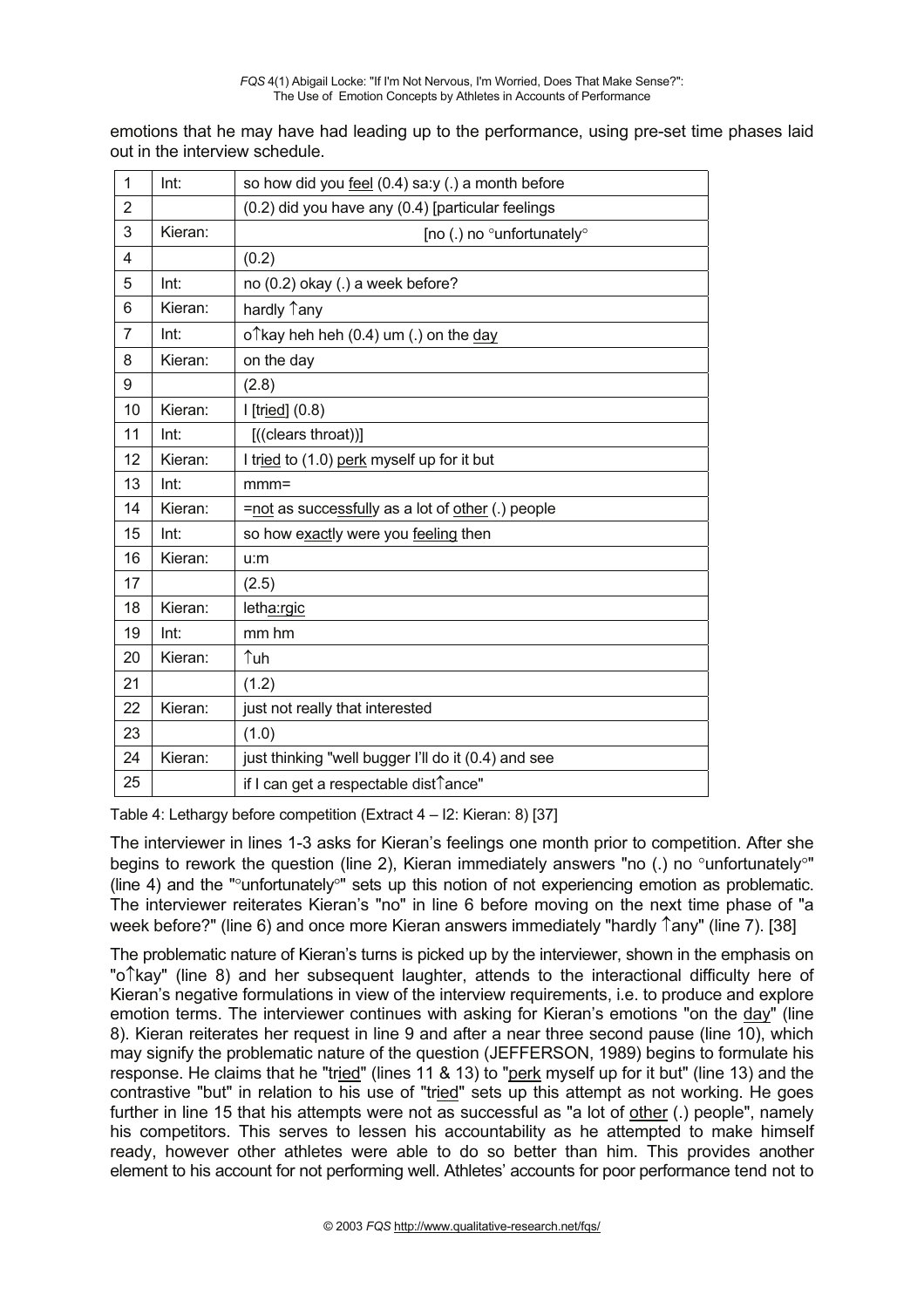invoke inability or lack of talent, rather they invoke situational or external reasons for failure. Even non-emotional experience is deemed to be caused or influenced by external factors. [39]

The interviewer's turn in line 16 carries a bite of impatience signified by the emphasis on "exactly" and "feeling" makes clear the sort of answer she requires—an exact *description* of his feelings. Kieran answers with a minimal "u:m" and the interactional difficulty is evident in line 18 with a two and a half second pause. He continues in line 19 that he felt "letha:rgic". Note the emphasis and elongation on "leth:argic", he is displaying it as a definitive and not a normal emotion to experience in this situation, and his delivery of it is performative, that is, he says it in a *lethargic* way. In addition, there is a rhetorical contrast here between his claimed experience of *lethargy* with its missing opposite, *nervousness*. [40]

Kieran continues in line 23 that he was "just not really that interested", and he elaborates on this in lines 25-26 through the use of *active voicing* (WOOFFITT, 1992) that he was thinking "well bugger I'll do it (0.4) and see if I can get a respectable dist<sup> $\hat{\ }$ </sup>ance". This active voicing of Kieran's thoughts serves to construct a vivid and extreme description of the situation. His statement requires some delicate handling from Kieran in that his use of "well bugger" may imply that he is not that bothered about the competition, and his previous turns point to this. Thus, his use of trying to get a "respectable dist  $\hat{}$  ance" is crucial here in managing his accountability for trying to perform well, as any proper athlete should, even if he failed to do so on *this* occasion. [41]

The account from Kieran is picked up nine lines later in extract 5. In the omitted lines, Kieran has produced an account of his typical performance routine and commented on how it was affected by the poor location and venue of the event.

|    | Int:    | o <sup><math>\hat{ }</math></sup> kay s:o (.) how about an ho:ur before you went in |
|----|---------|-------------------------------------------------------------------------------------|
| 2  |         | (0.2) how were you feeling (0.2) > before your                                      |
| 3  |         | competition started<                                                                |
| 4  | Kieran: | relaxed but in a negative sense                                                     |
| 5  | Int:    | right o1 <sup>kay</sup> (0.4) why                                                   |
| 6  | Kieran: | 'co:s (.) I wasn't (0.2) focused I wasn't                                           |
| 7  |         | (3.8)                                                                               |
| 8  | Kieran: | well I tried (.) I did a warm-up (.) I tried to do                                  |
| 9  |         | all that- (>including all me<) drills but                                           |
| 10 |         | (2.5)                                                                               |
| 11 | Kieran: | you know (.) the same interest wasn't there                                         |

Table 5: Negative relaxation (Extract 5 – I2: Kieran: 8) [42]

The interview schedule is picked up again by the interviewer and she asks Kieran for his feelings "an ho:ur" (line 1) before the competition. Kieran answers that he was "relaxed but in a negative sense" (line 4). The immediate clarification that this was "negative" is important for Kieran, in that for some sports, feeling relaxed may have a positive impact on performance. The interviewer asks Kieran to elaborate further (line 5) and he claims that it was due to him not being "focused" (line 6). After a lengthy pause in line 7, Kieran addresses his possible accountability that he was not "focused" and the other problems he has previously raised, by claiming that he "tried" (line 8) and he did do his "warm-up" (line 8) and "drills" (line 9) and finishes this turn with a contrastive "but" (line 9) which sets up that this was not successful. He continues in line 11 that the "same interest wasn't there", and as previously mentioned he has set this up due to situational factors such as the poor venue, timing and organisation of the event. Emotion as related to the mind and body is once more relevant here. Kieran claims to have attempted to make himself ready for competition by doing his "warm-up" and "drills" and it appears that without the experience of an emotion such as nervousness, his mind and body were not ready to compete. [43]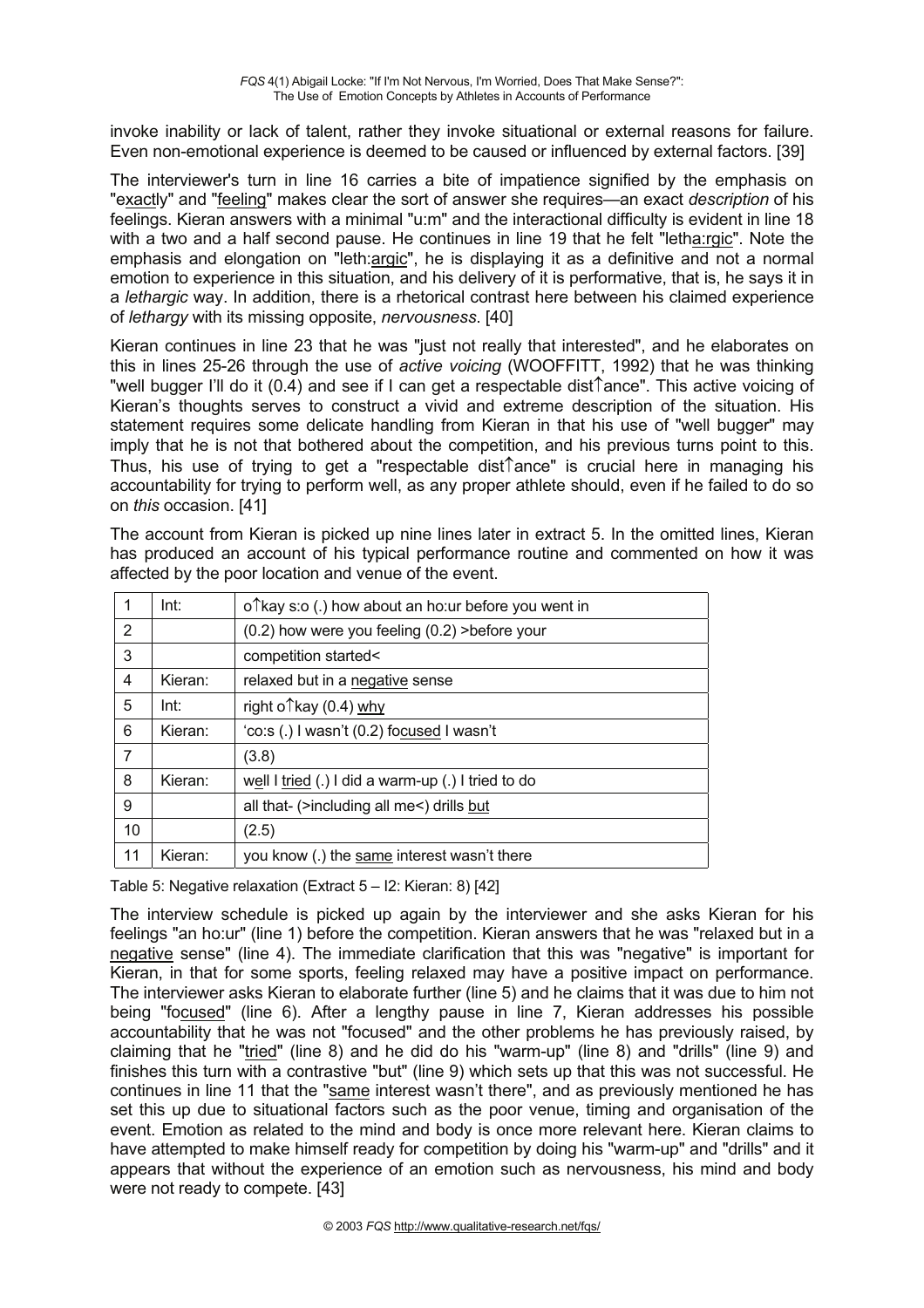Kieran's constructions of *non-emotional* experience are used interactionally by him in a number of ways. He is attending to the premise of the interview in that he is using his lack of emotions or nerves to signify that this event is problematic, and has previously given an account of the problematic nature of the event in the interview. Although relaxed could be treated as an emotion term, the extracts presented here have demonstrated that the norm is to feel the right emotions at the right time, not just *emotion* or *no emotion*. The sports culture provides a normative expectation for specific feelings and their control, at specific moments. As with Catherine LUTZ's anthropological study of the Ifaluk (LUTZ, 1988), emotional experience is specified and regulated in orientation to those cultural norms. Kieran's manipulation of what he feels before this specific competition contrasting with these norms of what an athlete normally should feel before competition, is what sets up this performance as problematic or out of the ordinary. It forms one possible account for his poor performance, one of many differing accounts. [44]

## **5. Concluding Remarks**

This paper has examined the interactional currency of emotion terms with respect to their use in how athletes manage accountability. The analysis moved through two main themes. First, it looked at how athletes constructed the experience of specific emotions such as nervousness as normal for sporting performance (and indeed required for successful performance). Secondly, and in direct contrast, it looked at how when accounting for failure, athletes claimed to have not experienced the previously constructed appropriate emotions of nervousness before the competition. [45]

The exploration of these themes has demonstrated how emotion discourse, rather than being measurable on its own, is part of a larger accounting structure and in addition, embedded within narrative structure. The need to experience *good* emotions was prevalent throughout the analysis with the stories of good performance containing claims of nervous experience. In direct contrast, the narratives of failures were marked by the athletes' claims of this crucial lack of nerves. Other differences between accounting for success and failure became apparent through the analysis. When discussing success the athletes' constructions of emotional experience were often depicted in normative or generalisable terms rather than subjective terms. By constructing success accounts as routine and general, it implies or suggests that good performances are the norm and by implication that poor performances or failure are exceptional cases. Thus there appears to be the undercurrent of managing an accountability of being a successful athlete. In contrast, when athletes talked of failure and the absence of appropriate emotions, their accounts were produced as personalised, yet not self-blaming. There was always the notion that they had tried but the performance was out of their control. Lastly, the athletes' accountability of going into competition in the correct *mind-set* to perform well has been highlighted, and this included experiencing "positive" emotions for performance. [46]

When reporting emotional experiences, participants construct and fit them into cultural and normative frames of accountability. In this context there are two broadly relevant frames of reference. The first is of the sports culture, with its normative expectations for the relevance of specific emotions at specific moments (cf. LUTZ, 1988). The second is the interview setting with its range of concepts and questions, and its implicit assumptions about what is reportable in that particular context. In this case, the second frame of reference is clearly tied to the first in that the interviews were set up under the premise that emotions are a crucial aspect of sporting performance and both the interviewer and athletes talked in this way. The analysis here examined the whole notion of mental states as itself a public, culturally provided-for way of talking and this is one of the aims of discursive psychology that it examines how participants talk in such ways and what local interactional business they accomplish through doing so. [47]

The main implications regarding the study of emotion within sports psychology concern its heavy reliance on cognitive conceptualisations and quantitative research methods. As a result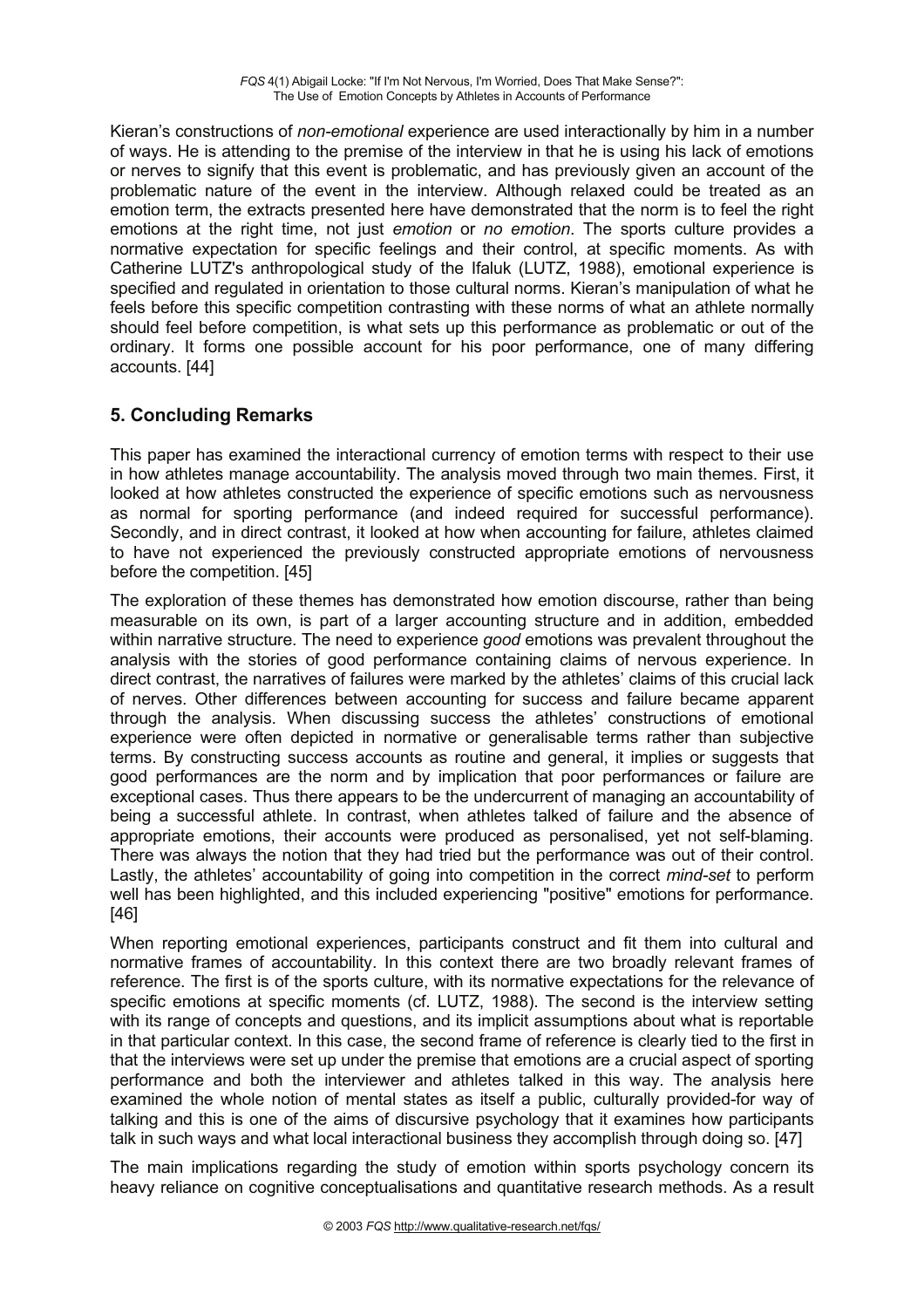such research has been *analyst* and *conceptually led* rather than *participant led*. Through using a discursive approach it enables the researcher to focus on what the participants construct as important or relevant to them, rather than what the analyst's assumptions are concerning what is important or relevant to the participant. This claim can be demonstrated by focusing once more on the study of emotion in sport. [48]

Previous research into emotion in sports psychology has focused on *anxiety*, and the research tools traditionally used to measure it have taken the form of questionnaires (often administered pre-competition). Unsurprisingly, as such tools often call for anxiety ratings and provide participants with pre-determined responses, in doing so, these tools primarily collect anxiety ratings, serving to bolster the study of anxiety in sport. This paper has demonstrated that athletes talk about a variety of emotions as relevant in competition. On a more pedantic level, in this paper, athletes often talked of nervousness as crucial for good performance, yet rarely mentioned anxiety in the interviews. It is possible that athletes may be using different terms to relate to the same *felt* emotional experience. However, the paper demonstrates the rich emotional vocabulary that is available in the sports culture and which can be drawn upon for accountability purposes in interactions. [49]

As the analysis showed, the athletes' choices of specific emotion terms and the rhetorical contrasts employed by them were dependent on whether they were constructing accounts of success or failure. This illustrated how emotion discourse is a normal part of how social accountability is produced in the sporting culture. Rather than attempting to separate out and measure specific emotions in order to predict their effects on performance, sports psychology should perhaps reconsider its realist assumptions regarding the study of emotion in sport and the traditional quantitative methodology it employs to do so. Instead it should take a more qualitative and constructionist approach: Firstly, to examine what emotion terms athletes cite across performances; secondly, to consider within interactions (e.g. coaching sessions), what the invocation of the emotion terms is accomplishing interactionally for the participants. [50]

## **Acknowledgements**

I'd like to thank Derek EDWARDS, Sally WIGGINS, Reinhard STELTER and an anonymous reviewer for their comments on an earlier draft of this paper.

## **References**

Atkinson, J. Maxwell, & John Heritage (Eds.) (1984). *Structures of social action: Studies in conversation analysis.* Cambridge: Cambridge University Press.

Biddle, Stuart, David Markland, David, Gisbourne, Nikos Chatzisarantis & Andrew Sparkes (2001). Research methods in sport and exercise psychology: Quantitative and qualitative issues. *Journal of Sports Sciences, 19, 777-809.* 

Burton, Damon (1988). Do anxious swimmers swim slower? Re-examining the elusive anxietyperformance relationship. *Journal of Sport and Exercise Psychology, 10, 45-61.* 

Buttny, Richard (1993). *Social accountability in communication*. London: Sage.

Clore, Gerald, Andrew Ortony & Mark Foss (1987). The psychological foundations of the affective lexicon. *Journal of Personality and Social Psychology, 53, 751-766.* 

Edwards, Derek (1994). Script formulations. An analysis of event descriptions in conversation. *Journal of Language and Social Psychology*, *13 211-247.* 

Edwards, Derek (1997). *Discourse and cognition*. London: Sage.

Edwards, Derek (1999). Emotion discourse. *Culture & Psychology, 5, 271-291.* 

Edwards, Derek & Jonathan Potter (1992). *Discursive Psychology*. London: Sage.

Ekman, Paul (1992). Are there basic emotions? *Psychological Review*, 99 (3), 550-553.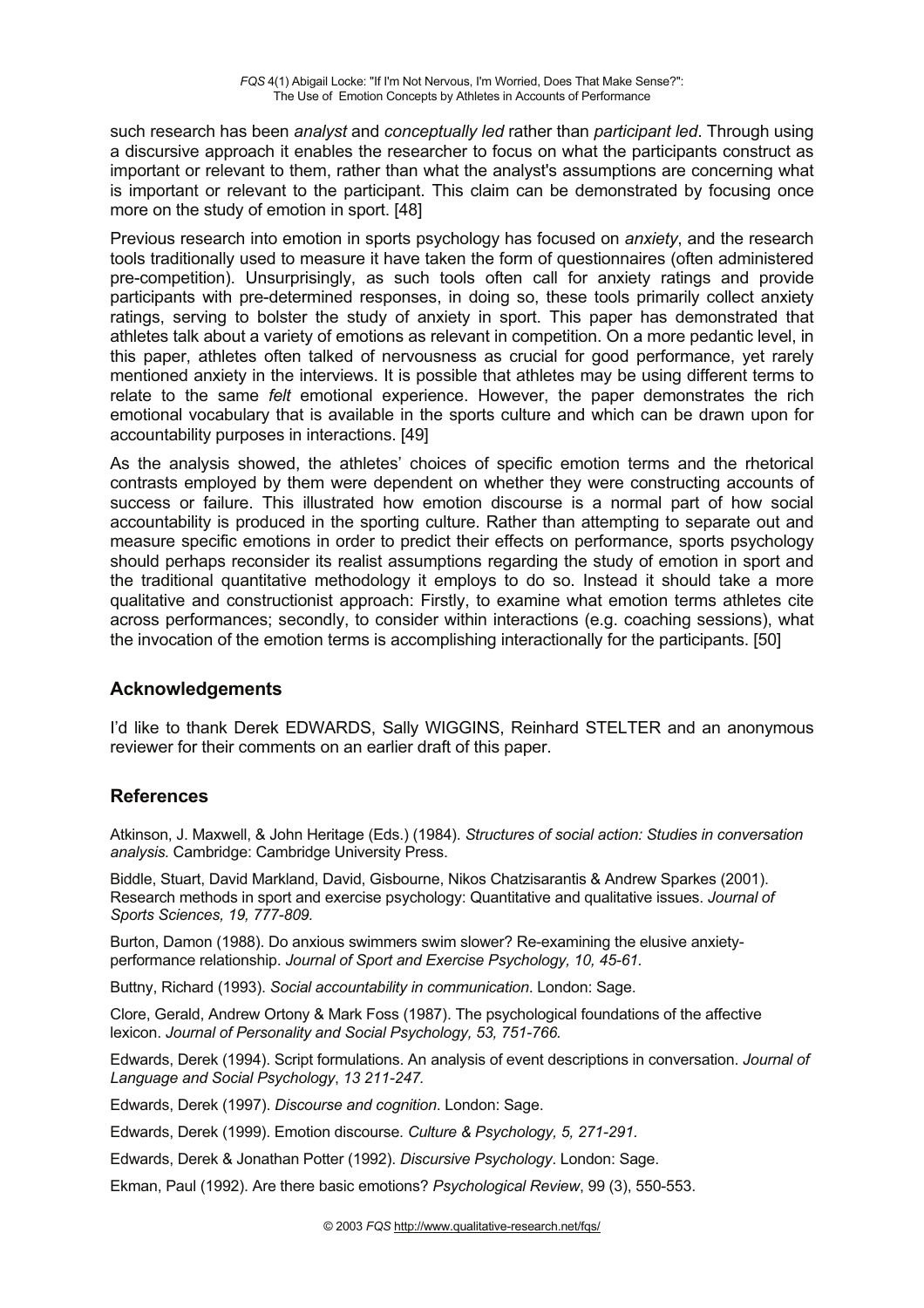Faulkner, Guy & Sarah-Jane Finlay (2002). It's not what you say, it's the way that you say it! Conversation analysis: A discursive methodology for sport, exercise and physical education. *Quest, 54, 49-66.* 

Frijda, Nico (1986). *The Emotions*. Cambridge University Press: London.

Harré, Rom (1983). *Personal Being: A theory for individual psychology*. Oxford: Blackwell.

Jefferson, Gail (1989). Preliminary notes on a possible metric which provides for a "standard maximum" silence of approximately one second in conversation. In Derek Roger & Peter Bull (Eds.), *Conversation: An interdisciplinary perspective (pp.166-196).* Clevedon: Multilingual Matters.

Jones, J. Graham.(1995). More than just a game: Research developments and issues in competitive state anxiety in sport. *British Journal of Psychology*, *86, 449-478.* 

Jones, J. Graham & Lew Hardy, (1989). Stress and cognitive functioning in sport. *Journal of Sports Sciences*, *7, 41-63*.

Jones, J. Graham & Austin Swain (1995). Predispositions to experience debilitative and facilitative anxiety in elite and non-elite performers. *The Sport Psychologist*, *9, 201-211.*

Lazarus, Richard (1984). On the primacy of cognition. *American Psychologist*, *37, 124- 139.* 

Lazarus, Richard (2000). How emotions influence performance in competitive sports. *The Sport Psychologist, 14, 229-252.* 

Lazarus, Richard & Bernice Lazarus (1994). *Passion and Reason: Making sense of our emotions.* Oxford University Press: Oxford.

Locke, Abigail (2001). *The mind-field of sport: Emotion, mind and accountability in athletes*. Unpublished doctoral thesis, Loughborough University, UK.

Lutz, Catherine (1988). *Unnatural emotions: Everyday sentiments on a Micronesian atoll and their challenge to Western theory.* Chicago: University of Chicago Press.

McGannon, Kerry & Michael Moore, (2000). Discursive psychology: An alternative approach for studying adherence to exercise and physical activity. *Quest, 52, 148-165.* 

Mandler, George (1975). *Mind and Emotion*. New York: John Wiley.

Martens, Rainer, Robin Vealey & Damon Burton (1990) (Eds.) *Competitive Anxiety in Sport*. Champaign, Illinois: Human Kinetics.

Patmore, Angela (1986). *Sportsmen under Stress*. London: Stanley Paul.

Potter, Jonathan & Margaret Wetherell (1987). *Discourse and social psychology. Beyond attitudes and behaviour.* London: Sage.

Rosaldo, Michelle (1980). *Knowledge and passion: Ilongot notions of self and social life*. Cambridge: Cambridge University Press.

Sacks, Harvey (1992). *Lectures on conversation* (Volumes 1 & 2). Edited by Gail Jefferson. Oxford: Blackwell.

Sarbin, Theodore (1986). Emotion and act: Roles and rhetoric. In Rom Harré (Ed.), *The Social Construction of Emotion. (pp.84-96).* Oxford: Blackwell.

Sarbin, Theodore (1989). Emotions as narrative emplotments. In Martyn Packer & Richard Addison (Eds.) *Entering the circle. Hermeneutic investigation in psychology. (pp.185-201).* Albany: State University of New York Press.

Spielberger, Charles (1966). Theory and research on anxiety. In Charles Spielberger (Ed.), *Anxiety and Behaviour (pp.3-20*). New York: Academic Press.

Willig, Carla (2001). *Introducing qualitative research in psychology. Adventures in theory and method*. Buckingham: Open University Press.

Wooffitt, Robin (1992). *Telling tales of the unexpected*: The organisation of factual discourse. Hemel Hempstead: Harvester Wheatsheaf.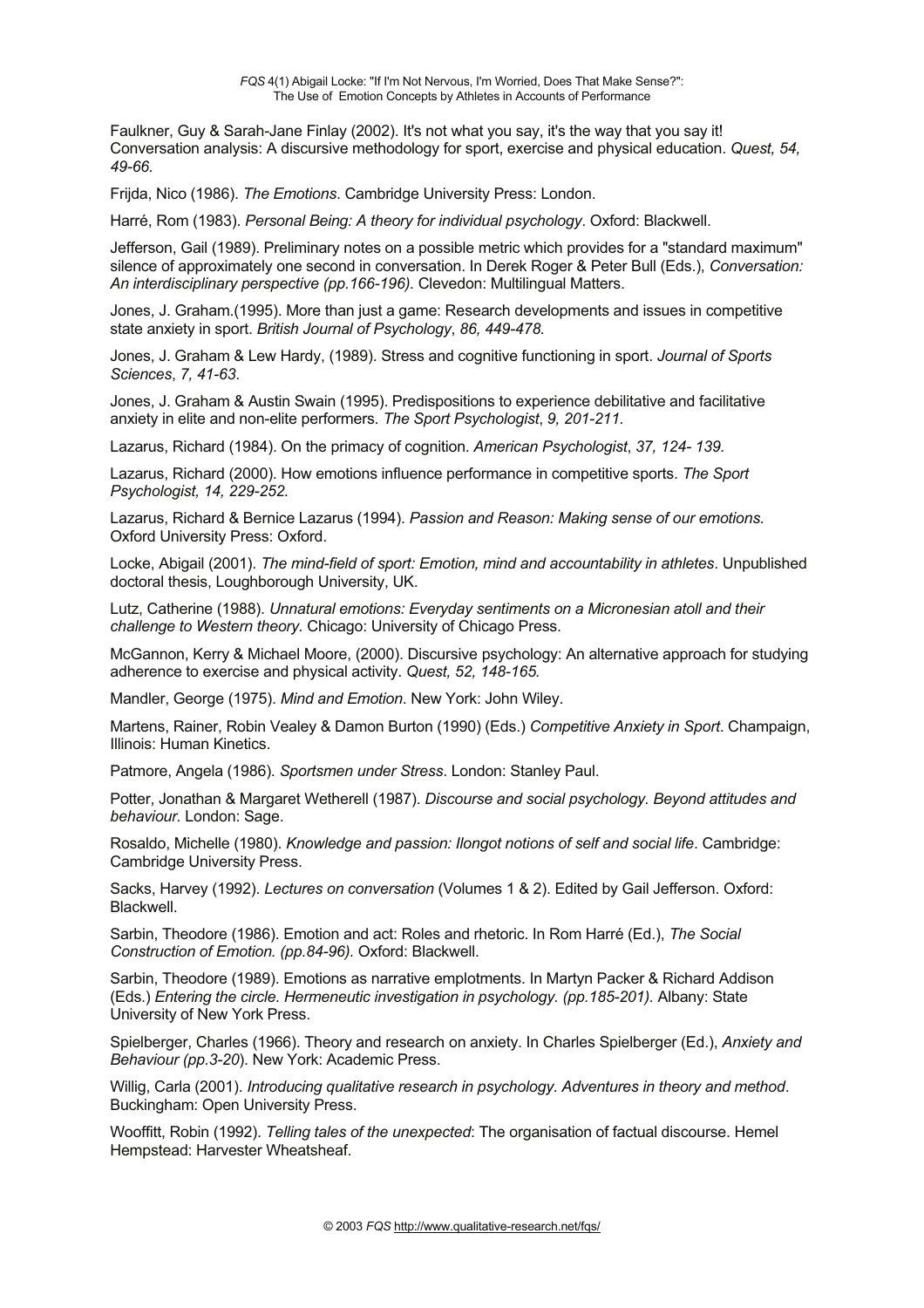Yerkes, Robert & John Dodson (1908). The relationship of strength of stimulus to rapidity of habit formation. *Journal of Comparative Neurology and Psychology, 18, 459-482.* 

#### **Author**

*Abigail LOCKE* is a lecturer in psychology at the University of Derby. Her research interests are in the area of discursive psychology where she has looked at the rhetorical uses of emotion discourse. More recently she has looked at how young people construct their experiences of youth. She gained her PhD from Loughborough University where she was a member of the Discourse and Rhetoric Group (DARG). Her doctoral thesis "The mind-field of sport: Emotion, mind and accountability in athletes" looked at the interactional currency of mental states for accounting purposes.

Contact:

Dr. Abigail Locke

Centre for Psychological Research in Health and Cognition School of Health and Community Studies University of Derby Western Road Mickleover Derby, DE3 9GX, UK E-mail: a.j.locke@derby.ac.uk

URL: http://ibs.derby.ac.uk/psychology/staff/Abigail \_Locke.html

## **Citation**

Please cite this article as follows (and include paragraph numbers if necessary):

Locke, Abigail (2003, January). "If I'm Not Nervous, I'm Worried, Does That Make Sense?": The Use of Emotion Concepts by Athletes in Accounts of Performance [50 paragraphs]. *Forum Qualitative Sozialforschung / Forum: Qualitative Social Research* [On-line Journal], *4*(1). Available at: http://www.qualitative-research.net/fqs-texte/1-03/1-03locke-e.htm [Date of access: Month Day, Year].